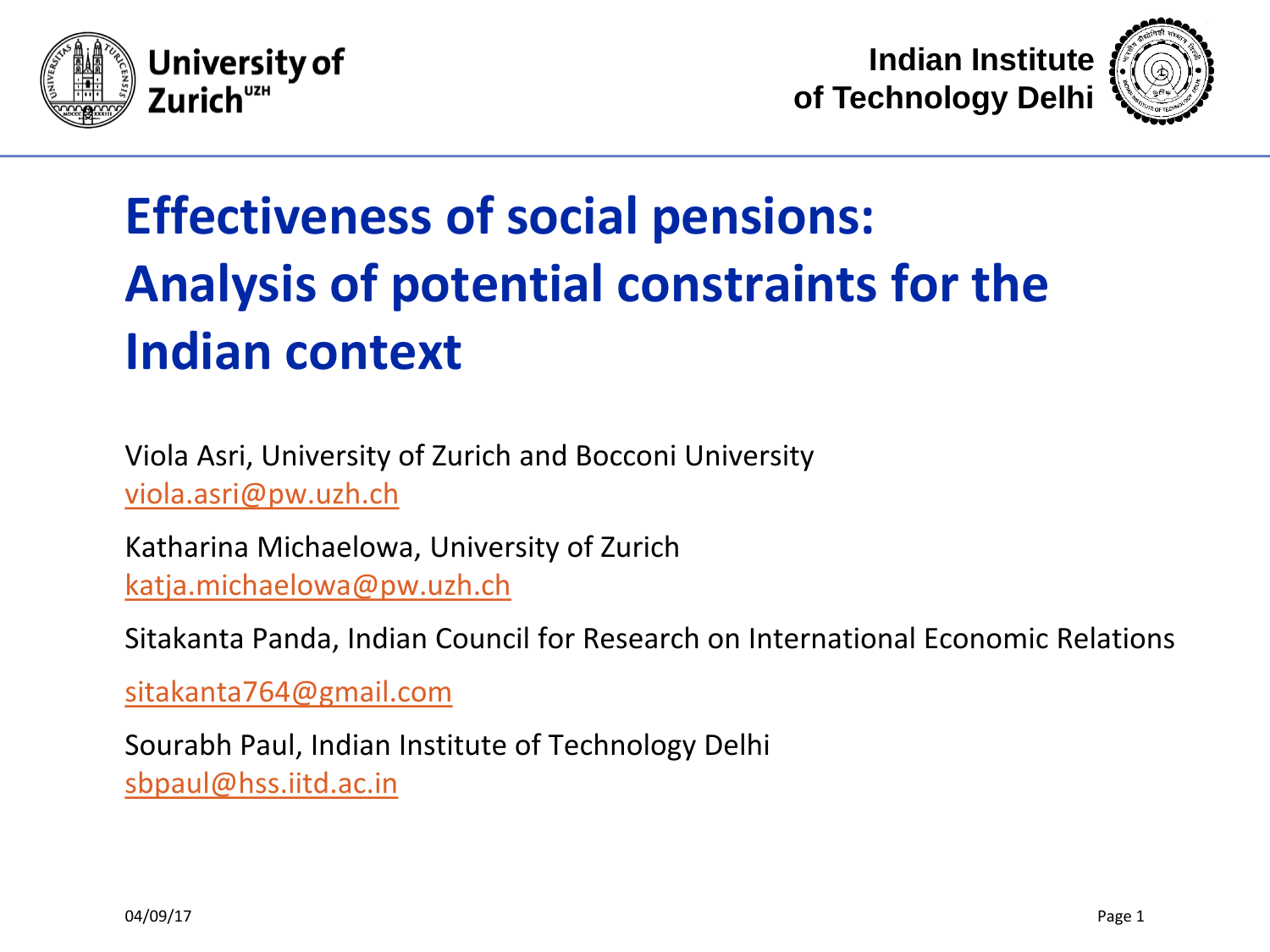





### **Objectives**

- Initial objective: To understand the effectiveness of the old-age social pension scheme in India in improving the well-being of elderly poor.
- Two major factors constraining the effectiveness of social pensions:
	- Weak targeting performance of social pension scheme
	- Expansion of public transfers could crowd out private transfers
- Main objectives of our research:
	- To examine the targeting performance of and access to social pensions
	- To examine the effect of transparency reforms in eligibility rules of social pensions on targeting performance
	- To understand whether expansion of public transfers could crowd out private transfers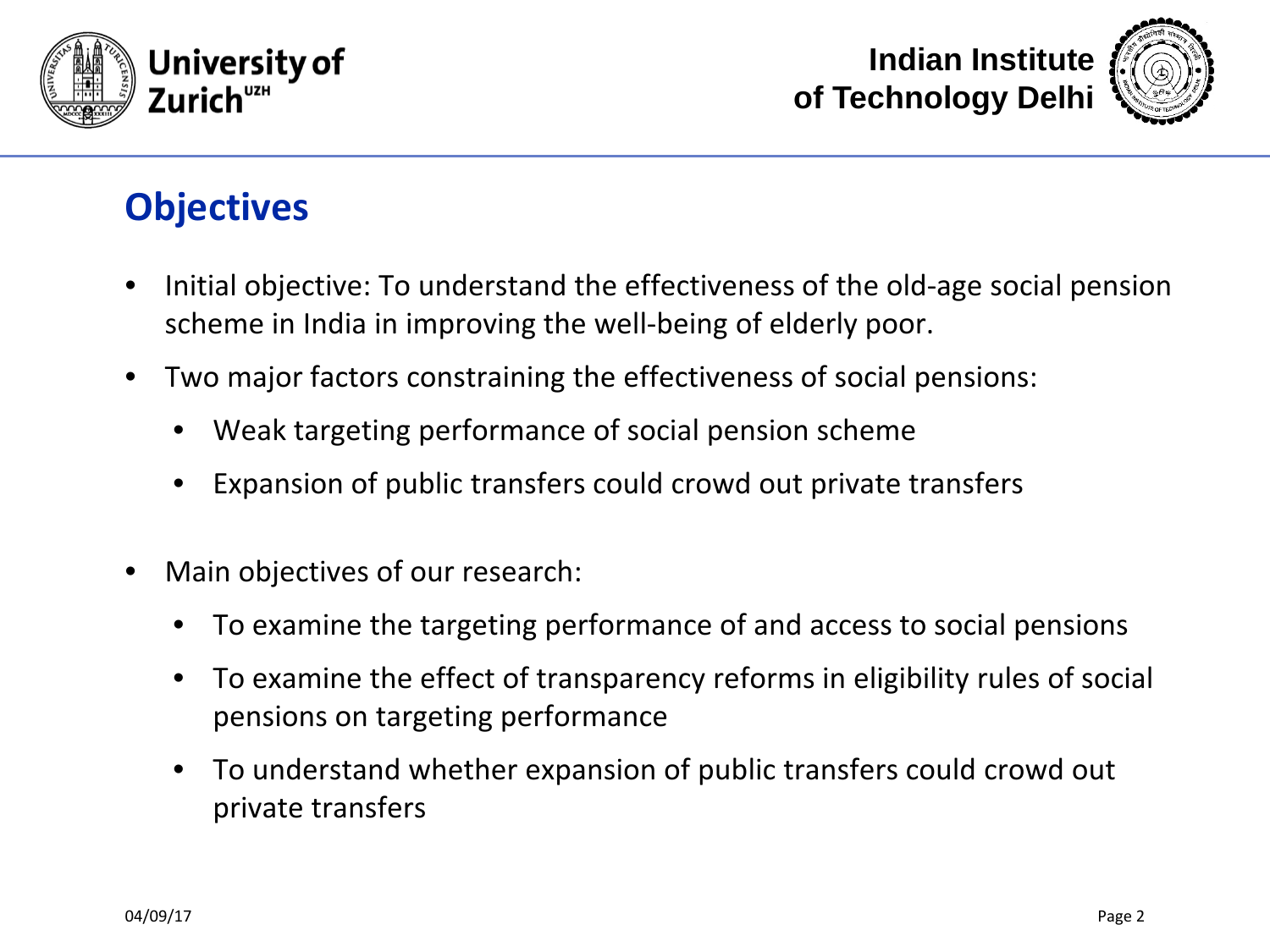





#### **Project outcomes**

#### **Papers:**

- 1. Targeting of social transfers: Are India's poor older people left behind?
- 2. Does transparency improve public program targeting? Evidence from India's old-age social pension reforms
- 3. Is crowding out of private support a valid concern? Social pensions and coresidence in India

#### **International workshop:**

Welfare schemes, the state and corruption in South Asia: quantitative and qualitative approaches

#### **Continued collaboration (see below)**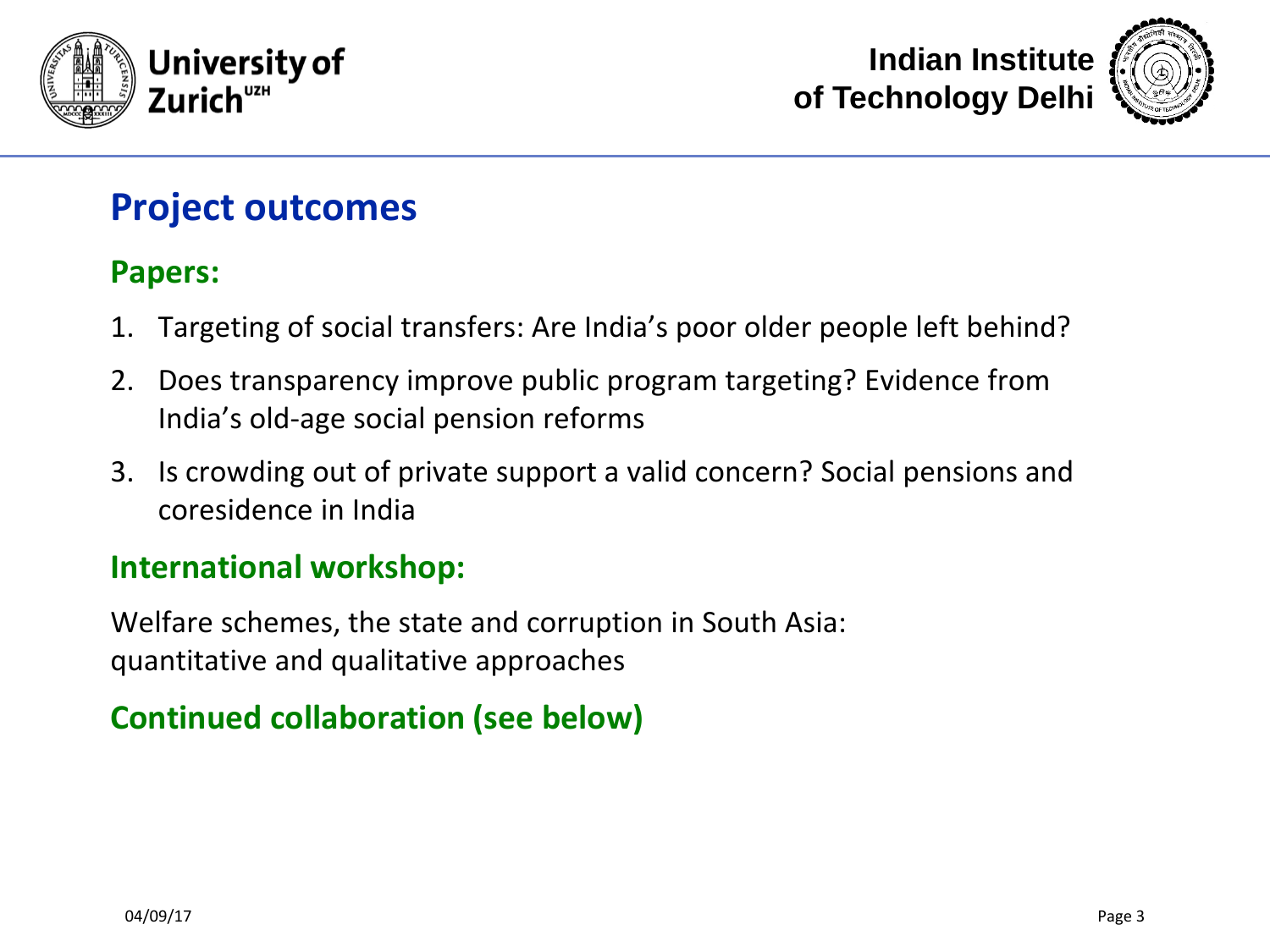







Before examining the effect on well-being, it is essential to understand potential constraints:

- Social pensions can only be effective if they reach the "right" beneficiaries.
- Social pensions can only be effective if private support does not reduce.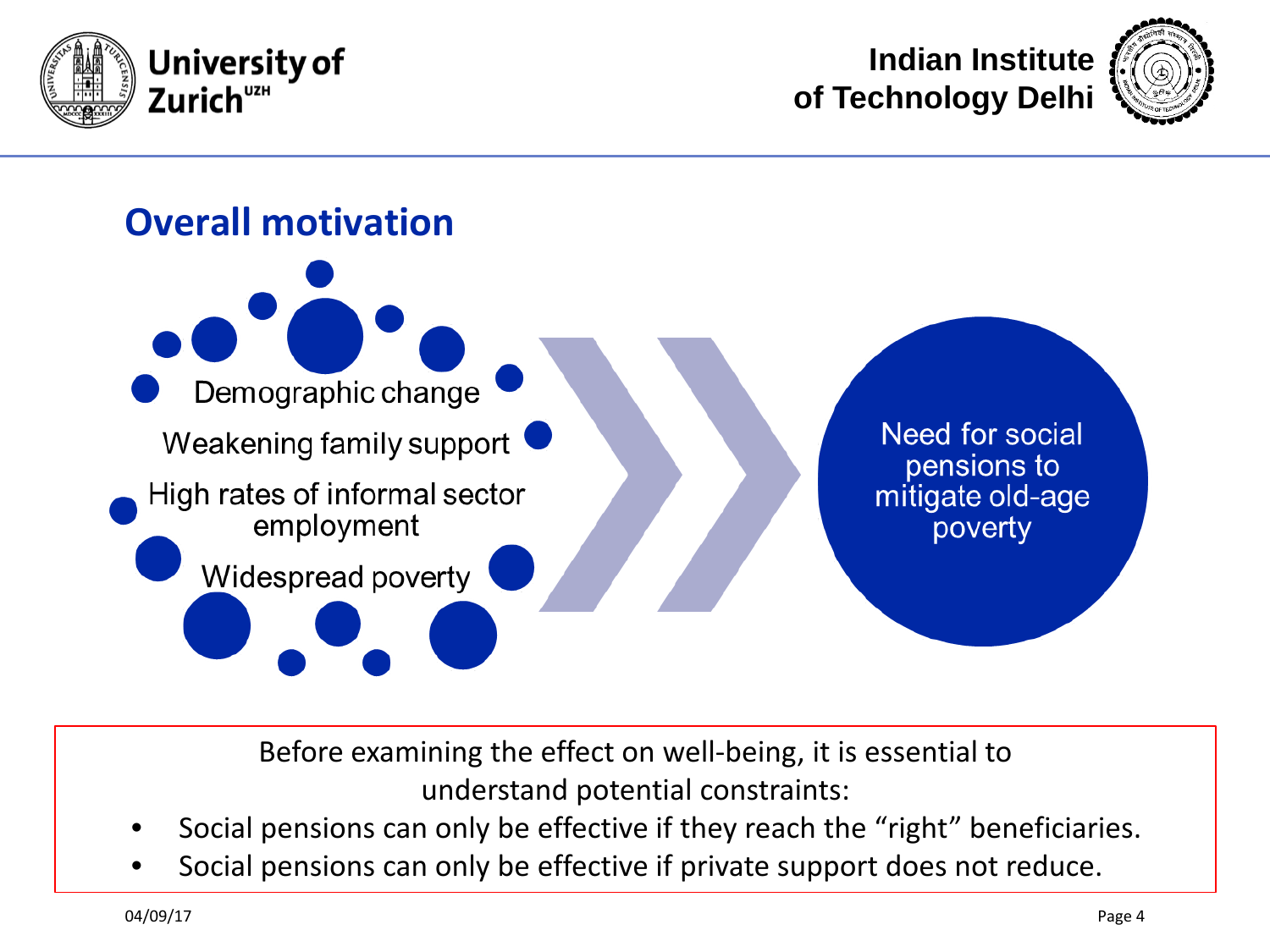



### **Background**

• Social pensions = cash transfers to elderly poor

| 1995 Introduction of National Old Age Pension Scheme               |                                                                           |  |
|--------------------------------------------------------------------|---------------------------------------------------------------------------|--|
| Cap on number of beneficiaries                                     | 2007 Eligibility reforms                                                  |  |
| Eligibility primarily based on<br>"destitution criterion" and age. | Cap on the number of beneficiaries<br>removed                             |  |
|                                                                    | Eligibility primarily based on "Below<br>Poverty Line (BPL)" card and age |  |
|                                                                    | Reform of eligibility criteria varied<br>from state to state              |  |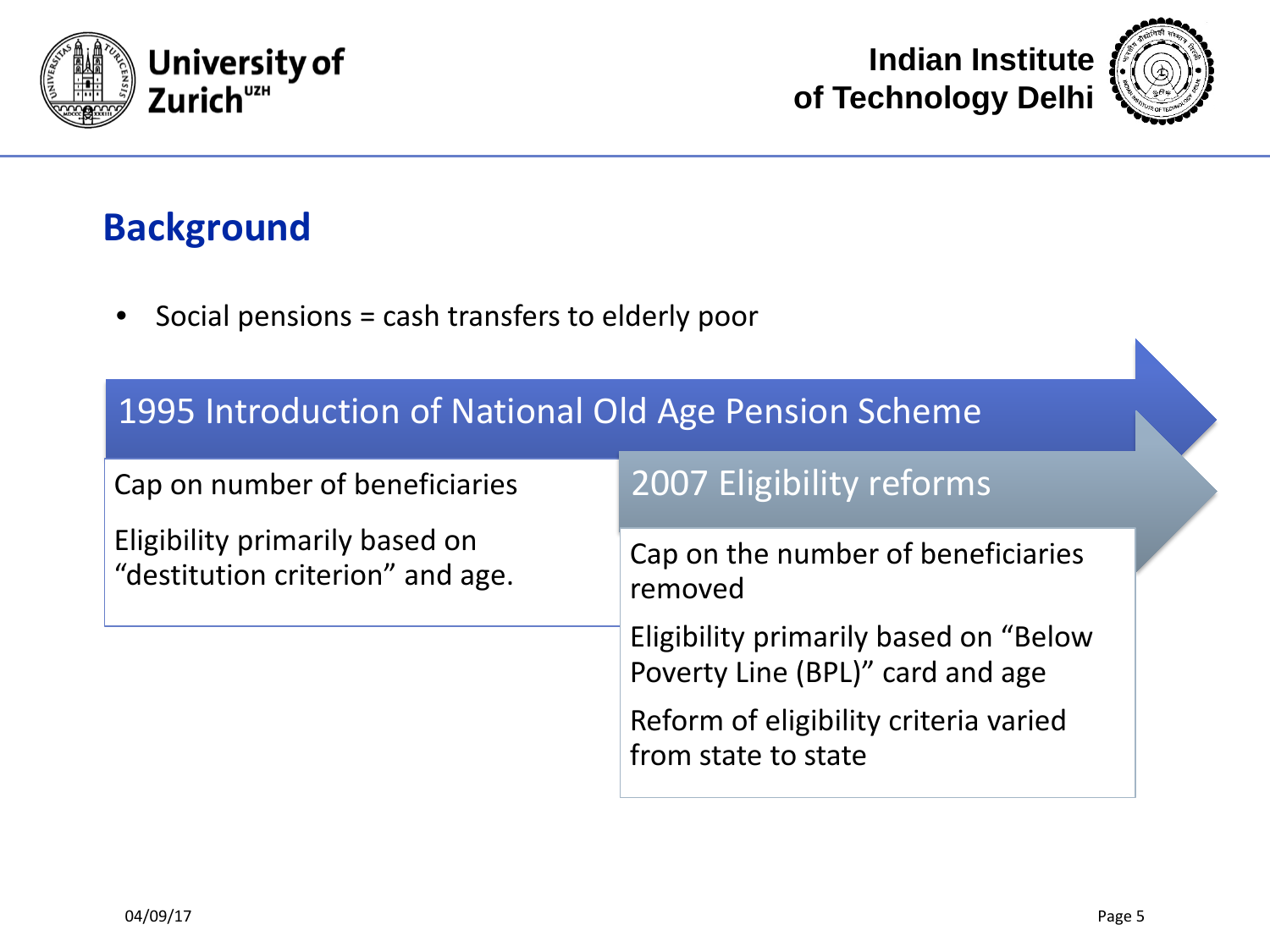





# **Targeting of social transfers: Are India's poor older people left behind?**

Paper 1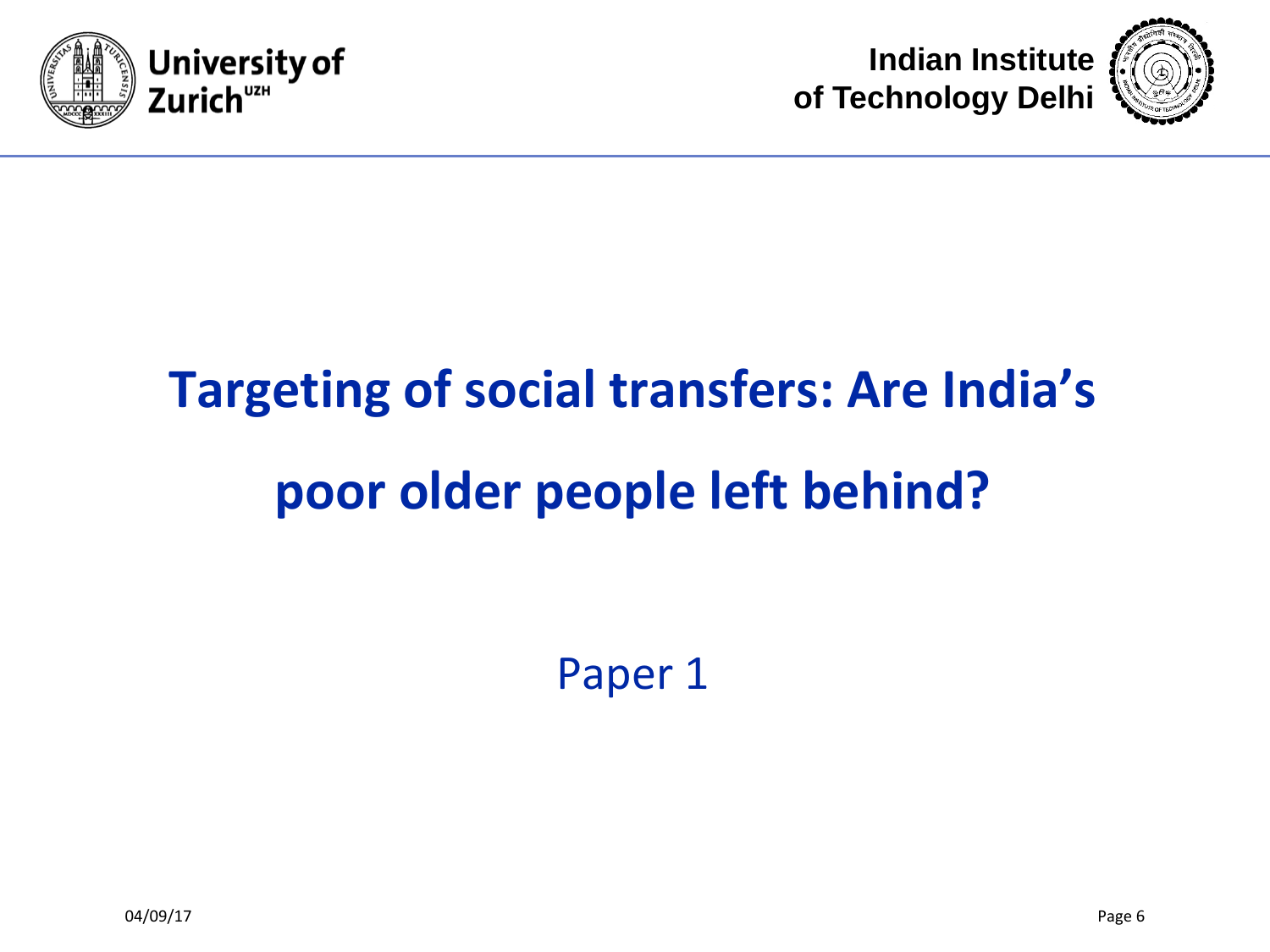





#### **Paper 1: Motivation and objective**

- Ongoing debate: Should social transfers be targeted or universal?
- Particularly relevant for social protection schemes in developing countries.



• Objective: to examine the targeting performance of and access to a social welfare scheme for an increasingly vulnerable group – India's poor older people.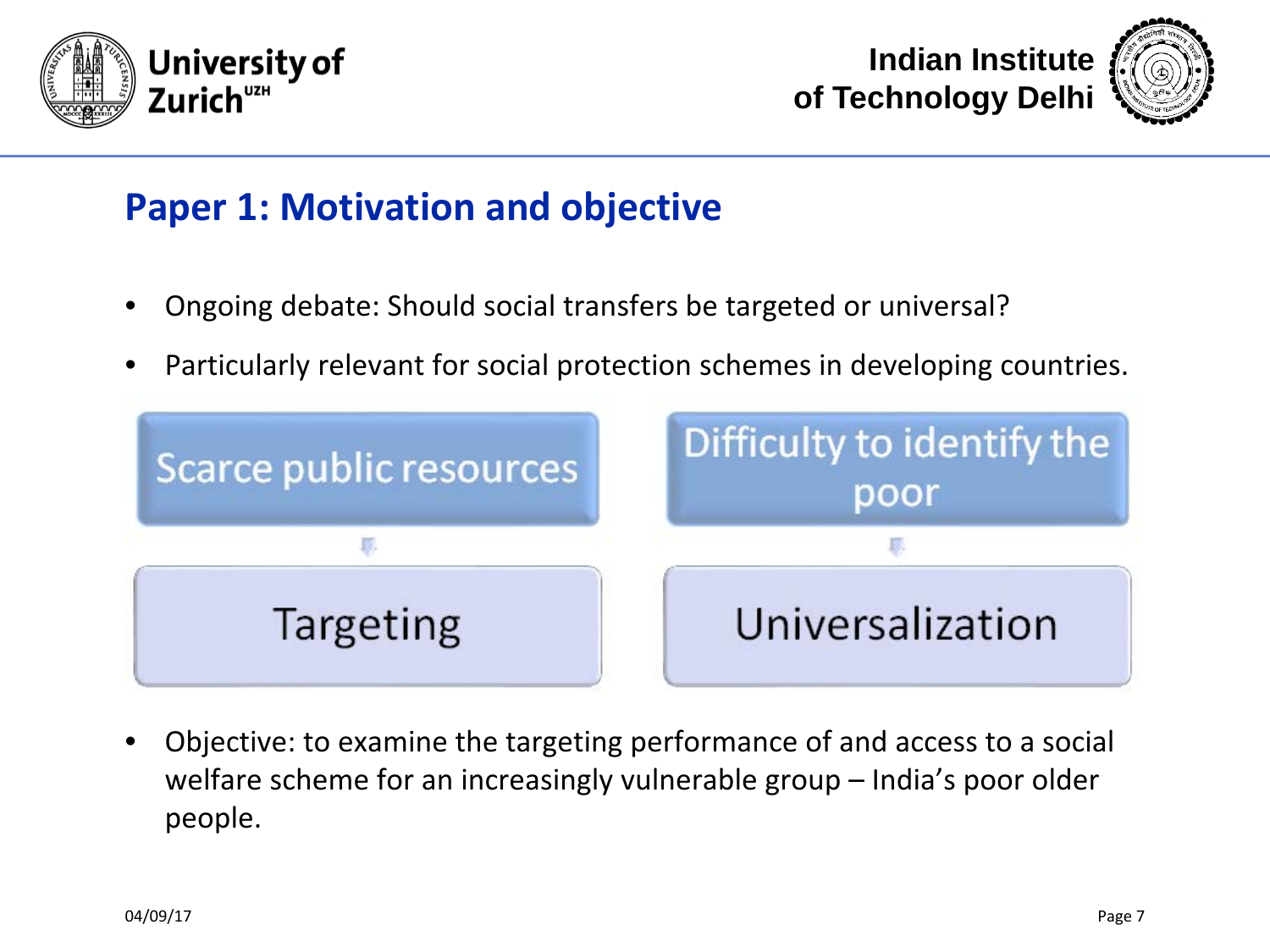





#### **Paper 1: Methodology**

- Estimation of targeting errors using India Human Development Survey (IHDS) from 2004-05 and 2011-12: Inclusion and exclusion error
- To evaluate the benefits of targeting, comparison to a random allocation of the limited resources to the older people
- Panel data regression analysis to understand the relevant factors for access to social pension benefits
- Placebo check to rule out spurious correlations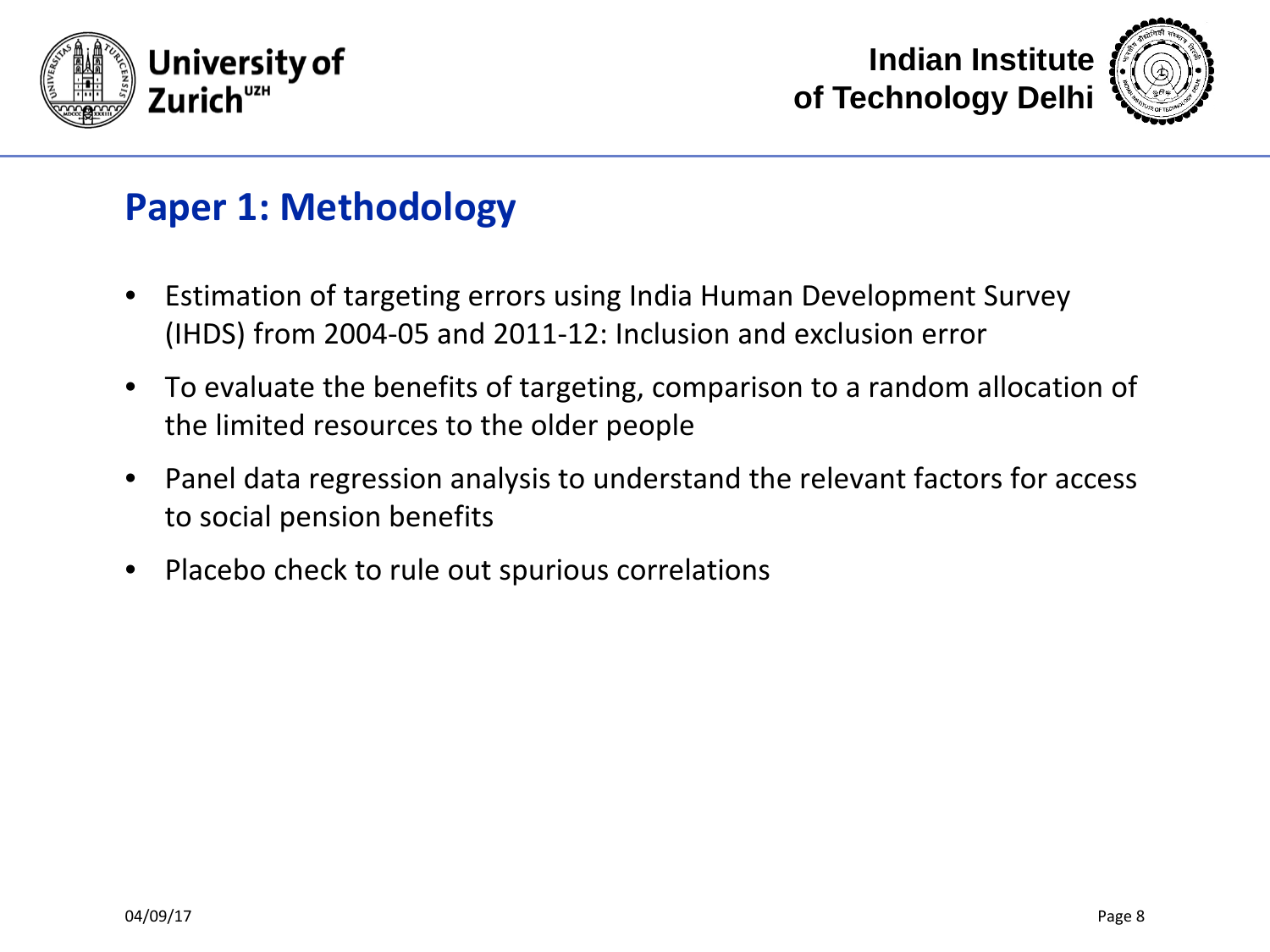





#### **Paper 1: Results**

- Exclusion and inclusion errors reduced from 2004-05 to 2011-12 but the share of wrongly excluded poor older people continues to be extremely high.
- Comparing the actual allocation to a random allocation shows that the benefits of targeting are limited.
- Below Poverty Line ration card has become the most important determinant of access to social pensions.
- After the reforms individuals with direct connections to local government officials are more likely to access social pension benefits.
- Current targeting approach is beneficial for well-connected older individuals.
- Many poor older people typically lacking these connections lag behind.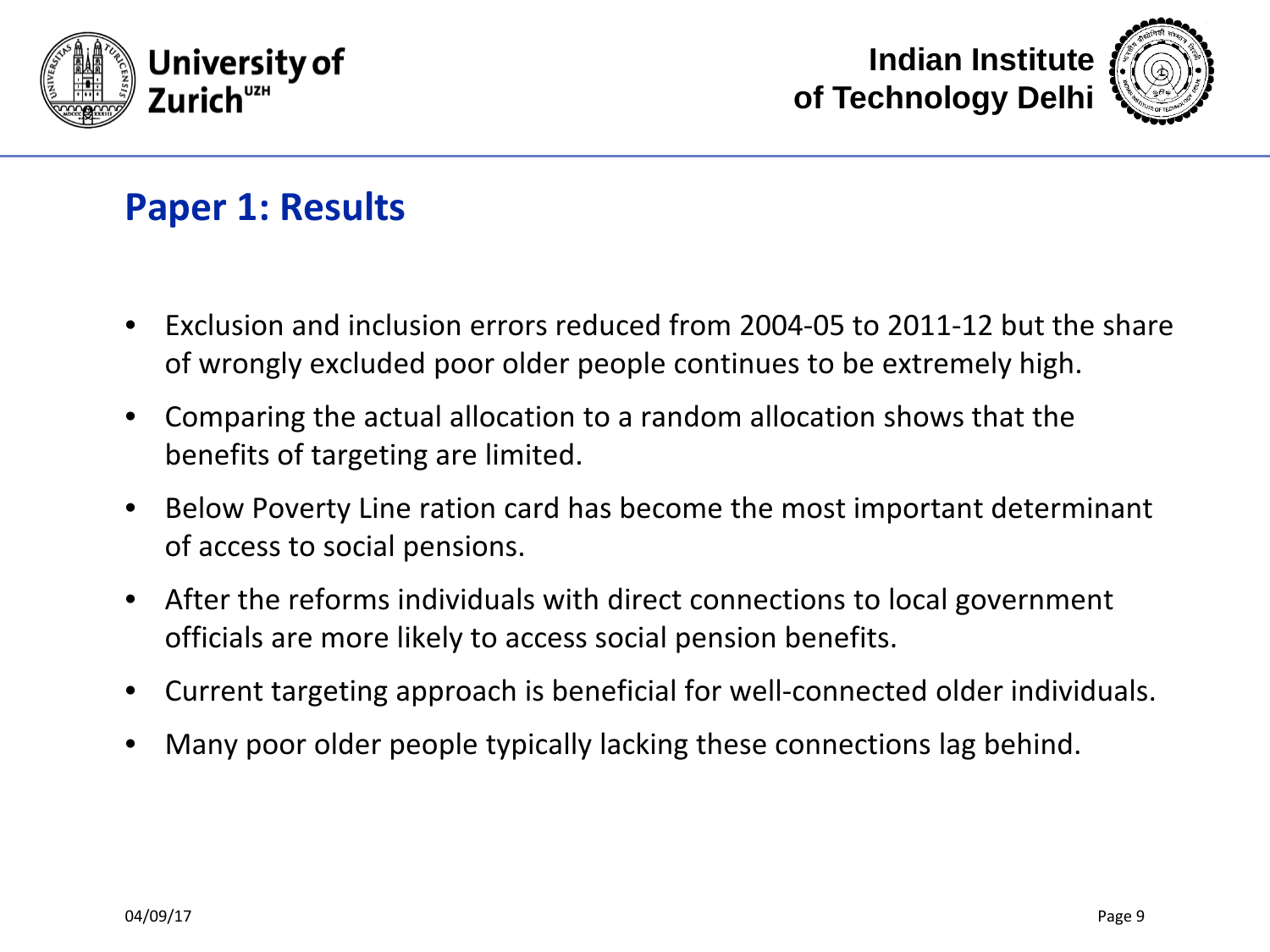





# **Does transparency improve public program targeting? Evidence from India's old-age social pension reforms**

Paper 2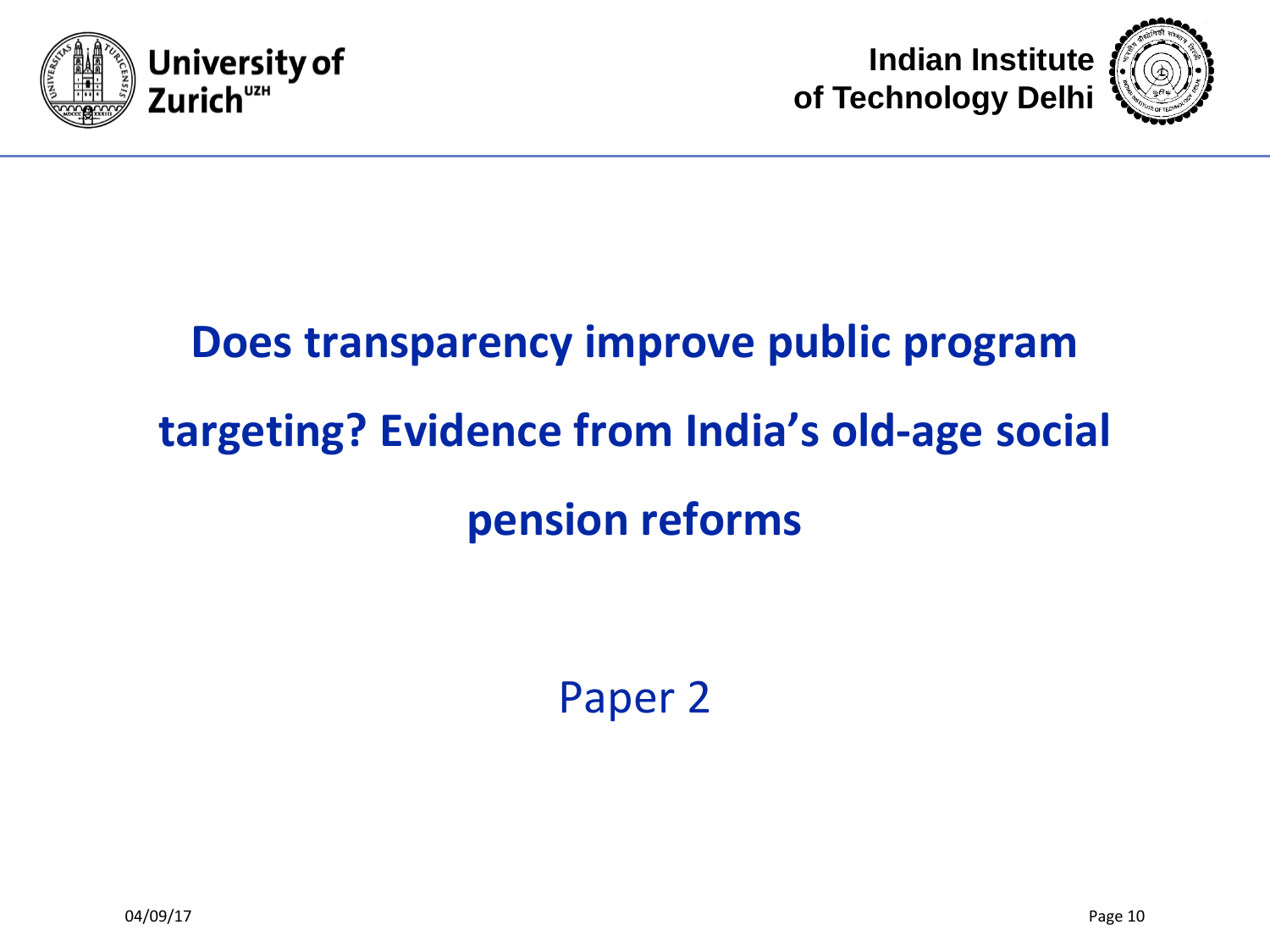





#### **Paper 2: Motivation and objective**

- Have the targeting errors reduced only slightly because…
	- a) officials do not follow the eligibility rules?
	- b) eligibility rules are ill-defined?
- $\triangleright$  In this paper we focus on (a): Does transparency in eligibility rules reduce mistargeting by local officials?
- Prior studies: relevance of transparent delivery mechanisms.
- Our focus: transparency of eligibility criteria that can be reformed at relatively low cost.
- Reforms in the late 2000s provide the opportunity to examine the effect of a change in eligibility criteria on official targeting errors
- Objective: to test whether increasing the transparency of eligibility criteria reduces the mistargeting of social pensions.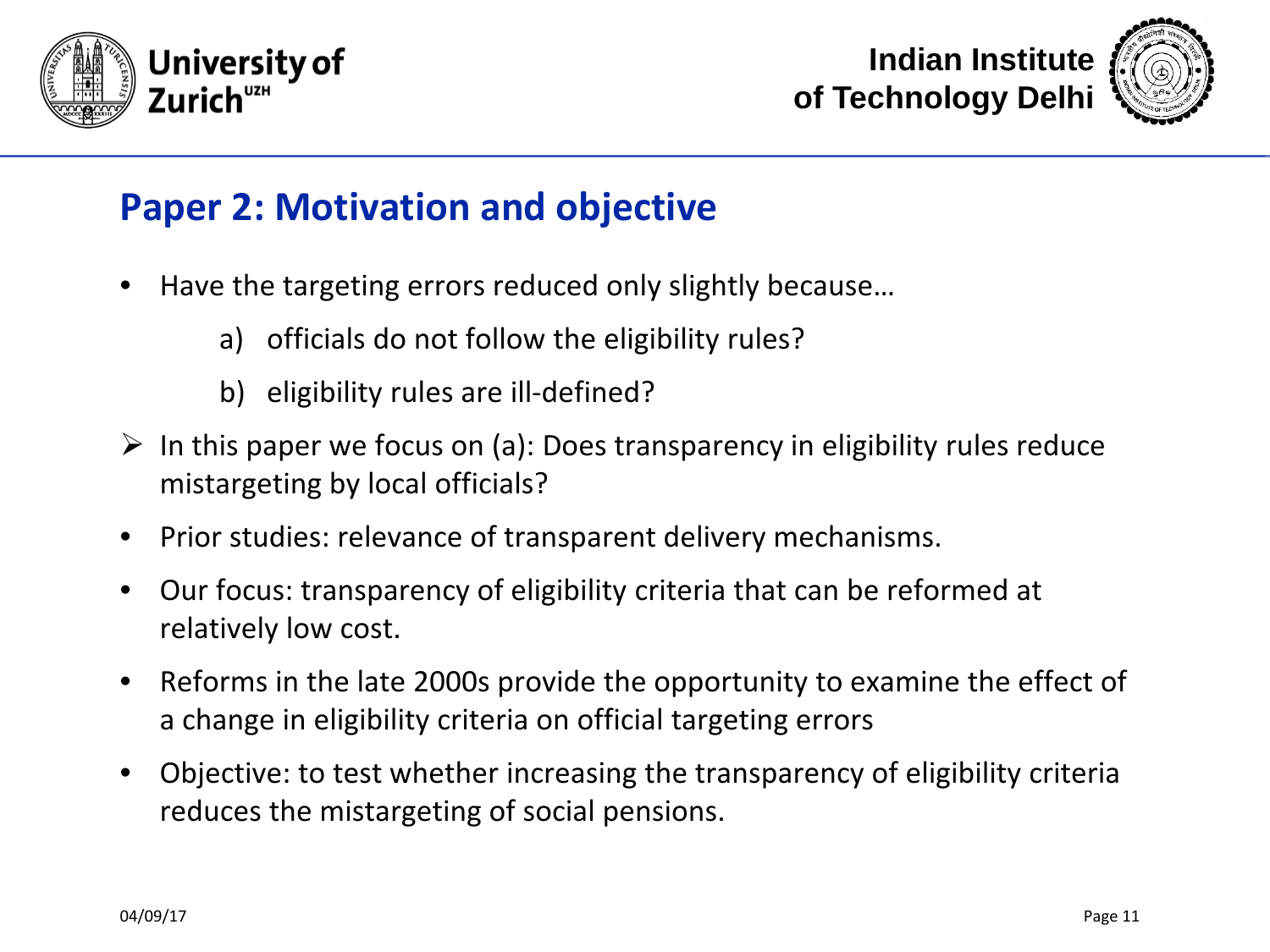





#### **Paper 2: Methodology**

- We use various government documents to identify state specific eligibility criteria and their change over time.
- We develop a transparency score to capture verifiability and complexity of eligibility criteria.
	- $\triangleright$  We use different specifications of the transparency measure.
	- $\triangleright$  Transparency score increases if eligibility criteria are less complex and easy to verify.
- We use panel linear probability models to assess whether the likelihood of being wrongly excluded according to official rules depends on transparency of eligibility criteria.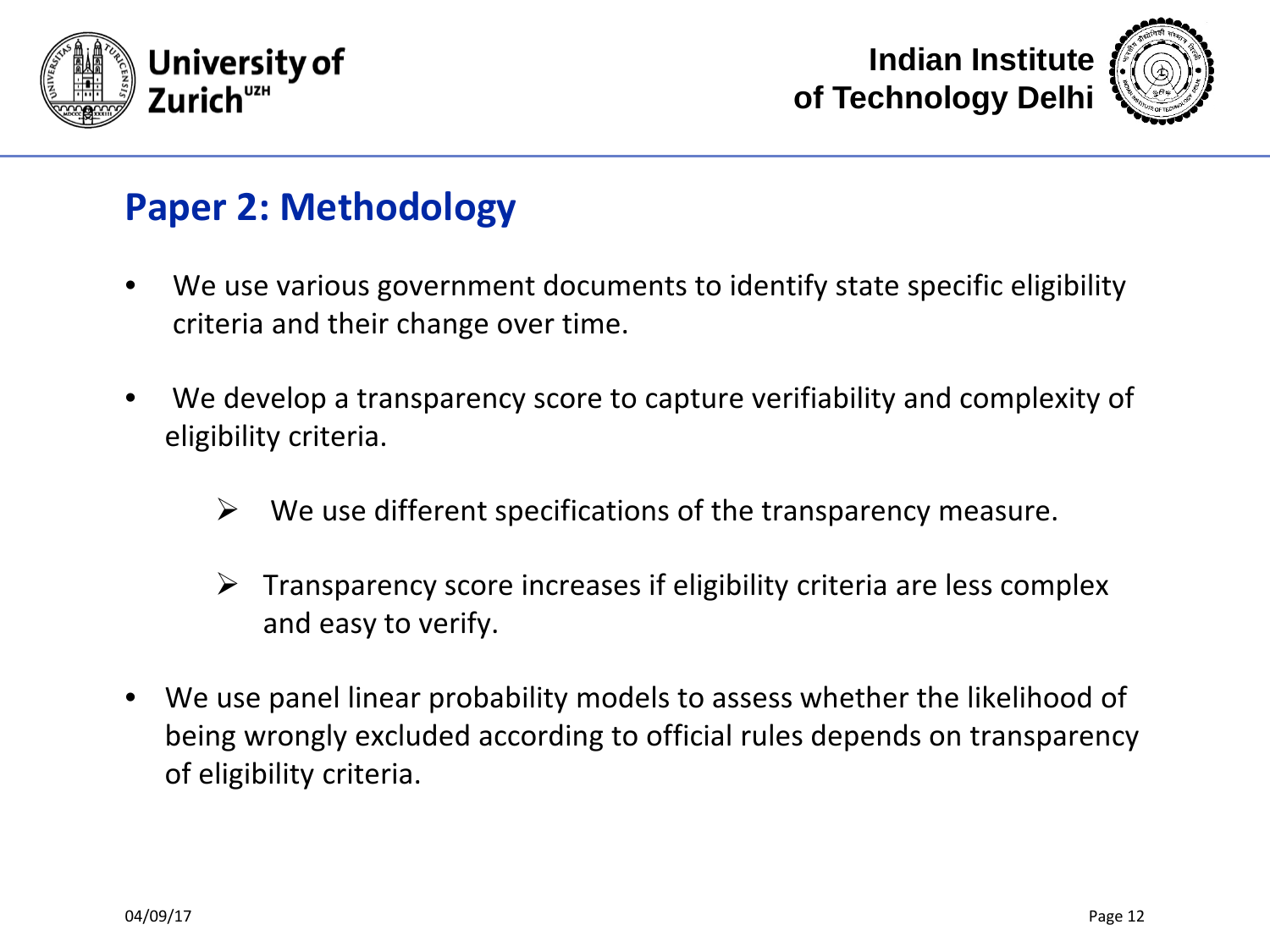





#### **Tolerance band**

- In addition to the sharp criteria, we use a tolerance band around the exact thresholds.
	- $\triangleright$  Applicants may not provide documentary proof of their eligibility
	- $\triangleright$  Administrative officers may only be able to observe roughly whether criteria are met
	- $\triangleright$  Leaves some type of subjective "margin of error" in deciding who should be (in)eligible for pensions

### **Design effect**

• We carefully control for design effects due to a general increase in the number of pensions and eligible individuals.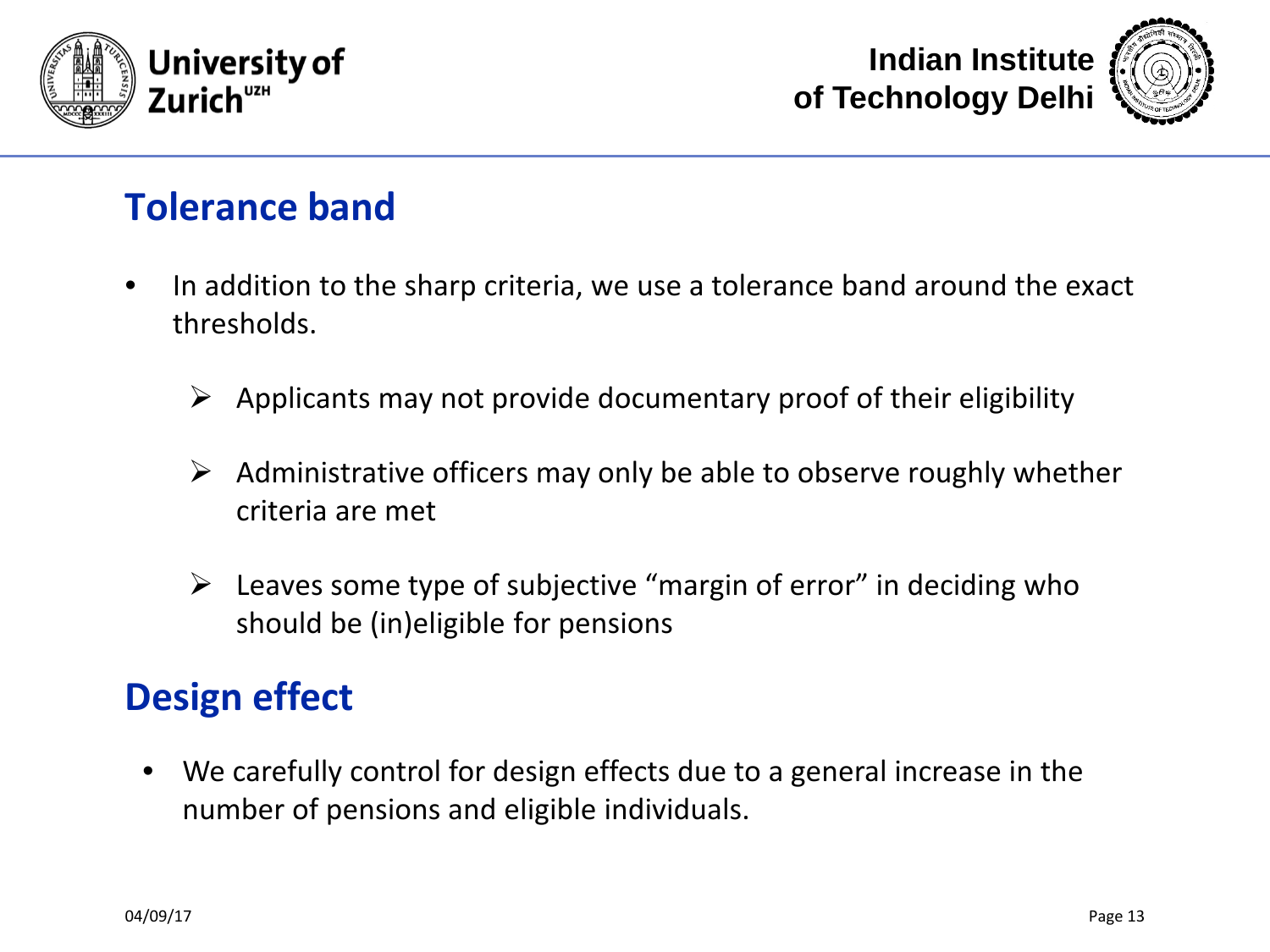



### **Paper 2: Results**

- Clear relationship between the transparency of eligibility criteria and the likelihood of being wrongly excluded.
- More transparent eligibility criteria help to improve the targeting performance of a scheme only slightly and a huge targeting error remains even where transparency of criteria is high.
- Policy implication from paper 1 and paper 2:
	- Targeting might be better implemented through a simple negative list of assets (exclusion criteria)
	- No targeting but universalization
	- This should help to improve the welfare effect of social pensions.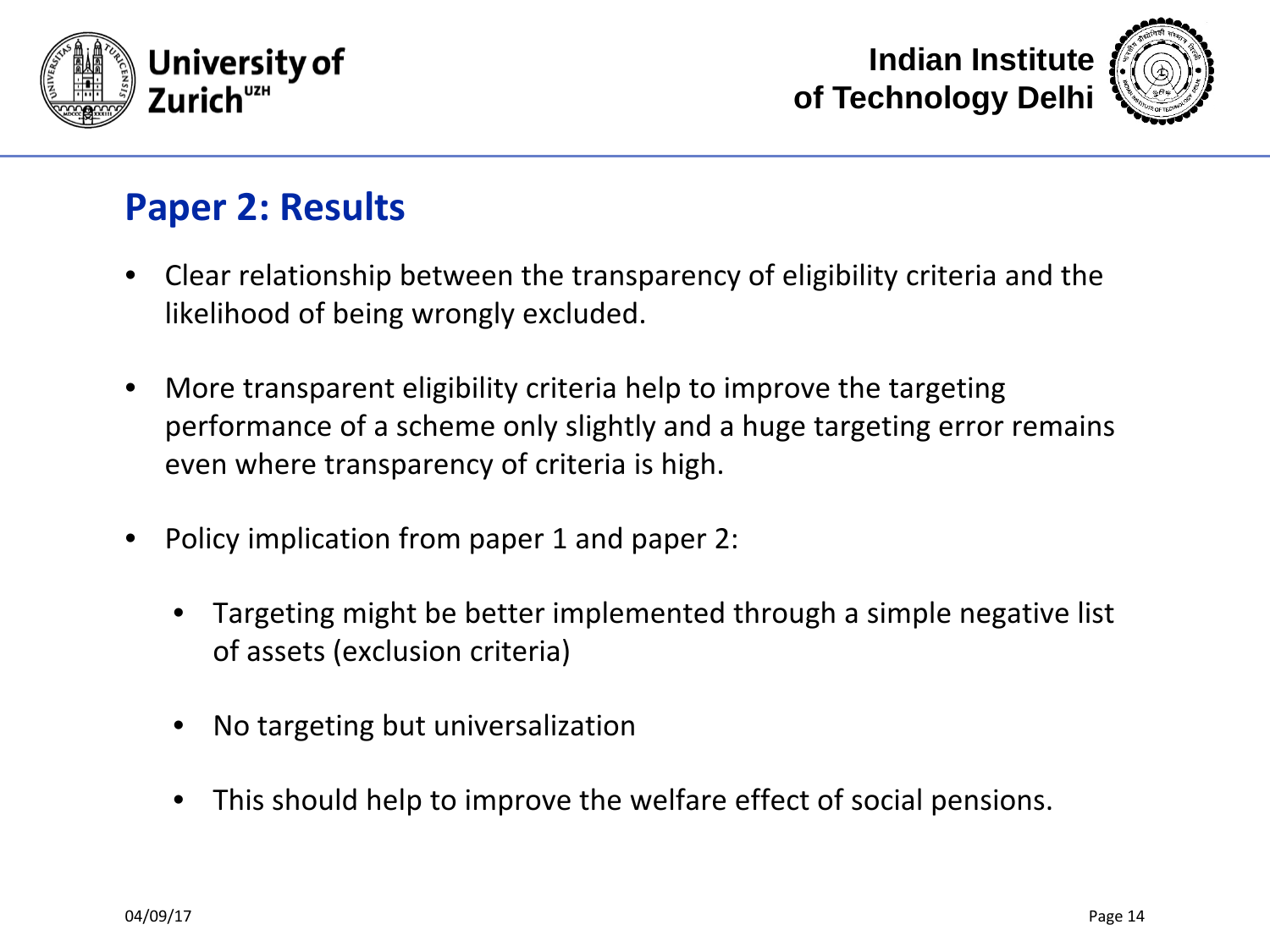





# **Is crowding out of private support a valid concern? Social pensions and coresidence in India**

## Paper 3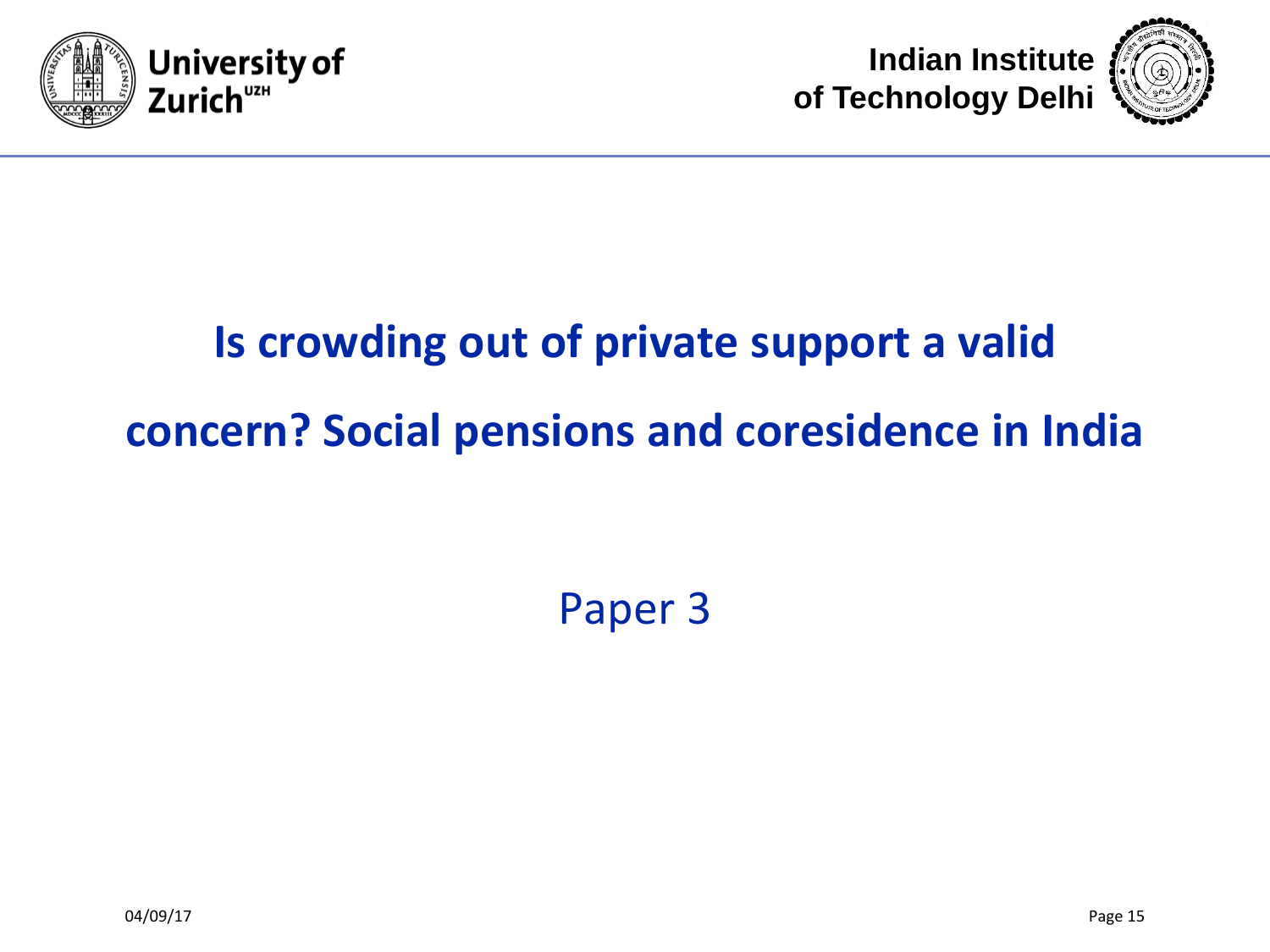





#### **Paper 3: Motivation and Objective**

- Developing countries and emerging economies: Expansion of cash transfers targeted towards the elderly poor to mitigate old-age poverty.
- Concern: expansion of public transfers could crowd out private support from the immediate family.
- Existing literature provides evidence for this concern but Indian context appears to be different from previously studied contexts:
	- $\triangleright$  Social pension amounts are very modest and irregular in several states.
	- $\triangleright$  Social norms related to taking care of elderly family members are particularly strong.
- Objective: To understand whether changes in social pension receipt affect changes in coresidence with own children.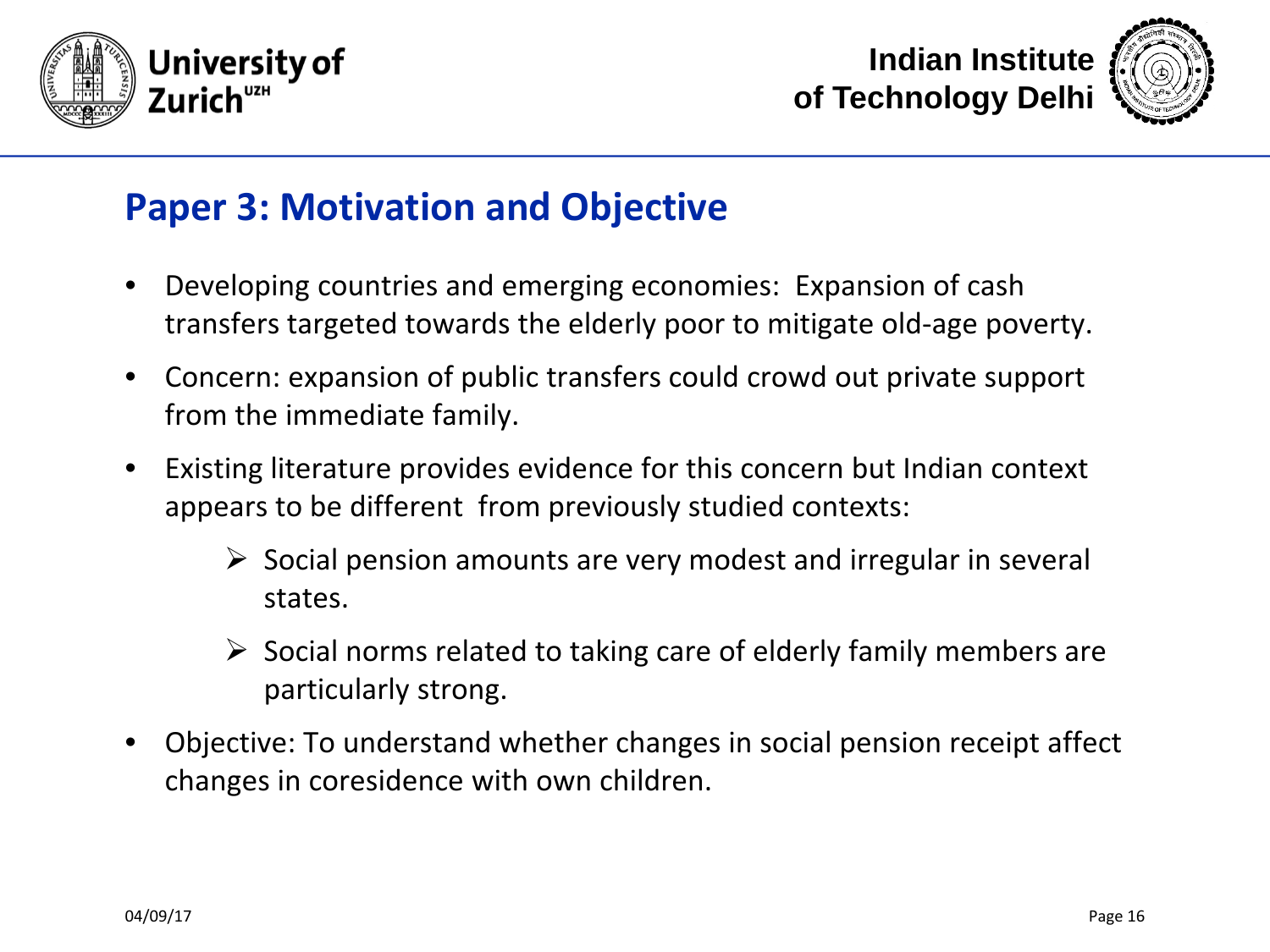





#### **Paper 3: Methodology**

- Data: IHDS 2004-05 and 2011-12 and state-level administrative regulations on age cut-offs
- 1) Track same elderly over 2004-05 to 2011-12 to observe changes in social pension receipt and coresidence with own children: First difference estimation



2) Take into account potential reverse causality: Instrumental variable estimation and fuzzy regression discontinuity design

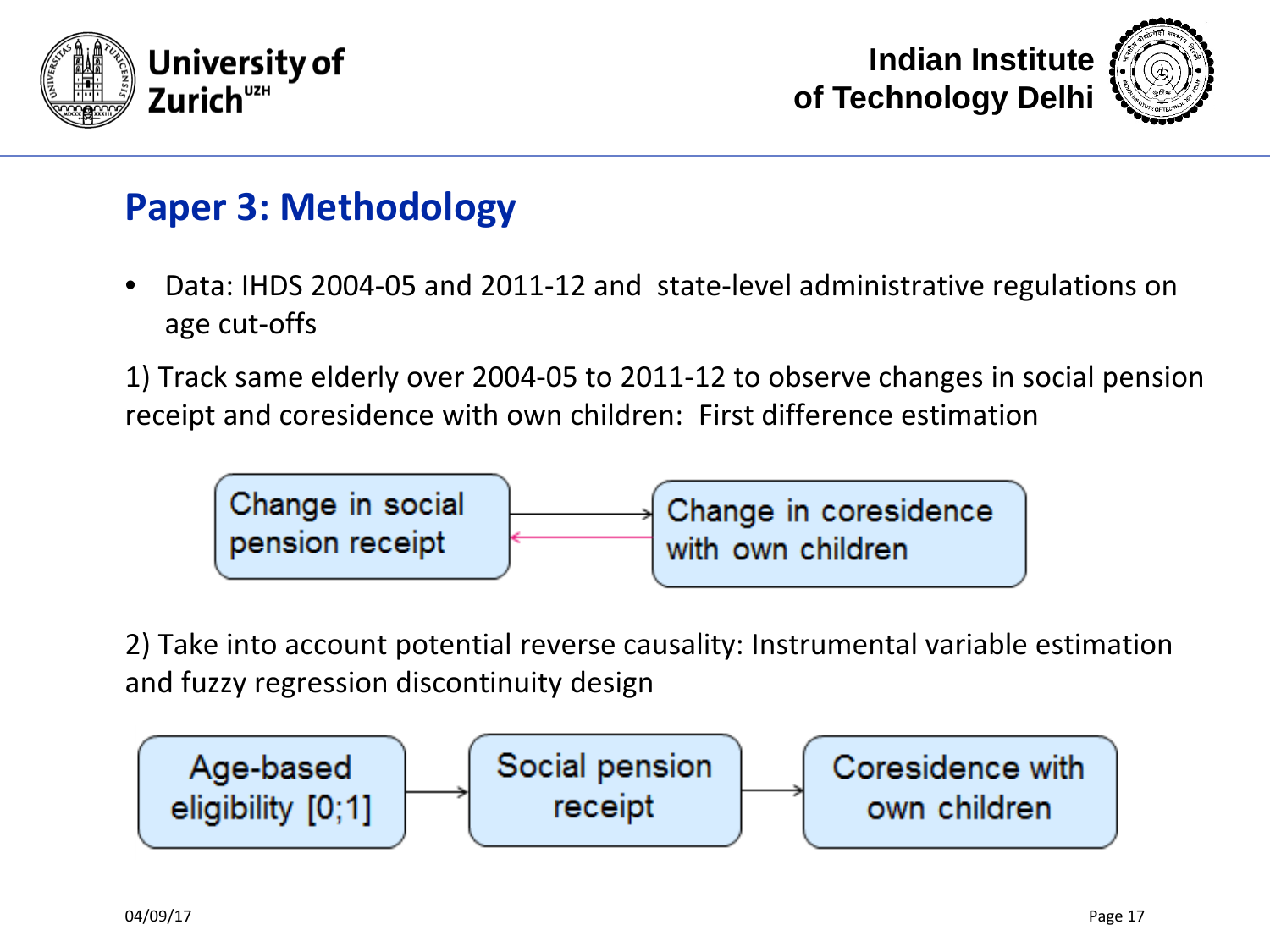





#### **Paper 3: Results**

- Negative effects of social pension receipt on coresidence with own children in naïve estimations.
- **This effect vanishes** when endogeneity concerns as documented in the other two papers are addressed:
	- $\triangleright$  Omitted variable bias
	- $\triangleright$  Reverse causality
- Policy recommendation: expanding social pension coverage to allow more elderly poor to satisfy their most basic needs.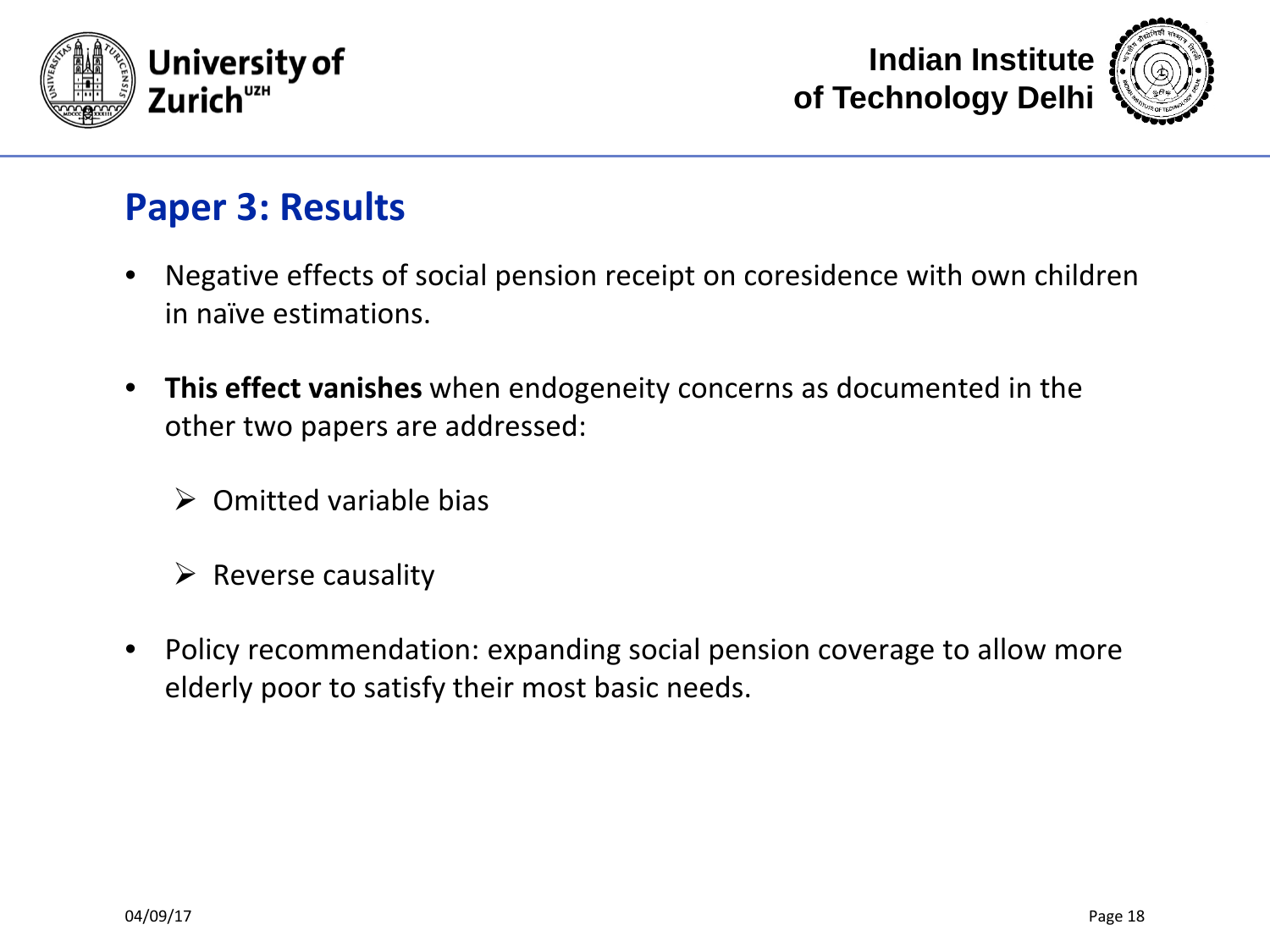





#### **International workshop**

#### **Welfare schemes, the state and corruption in South Asia: quantitative and qualitative approaches**

(University of Zurich, June 19-20, 2017)

- Scholars from a broad range of social science disciplines have drawn their attention to the issue of public service delivery in India.
- Growing range of welfare schemes—pensions, housing plots, free midday meals and employment guarantees, subsidised rations, etc.
- The extent to which these entitlements have reached their intended beneficiaries -- various reasons
- Examining the ways in which qualitative and quantitative research methods might further inform each other.
- Alternative conceptual and methodological approaches.
- Promote joint work across disciplines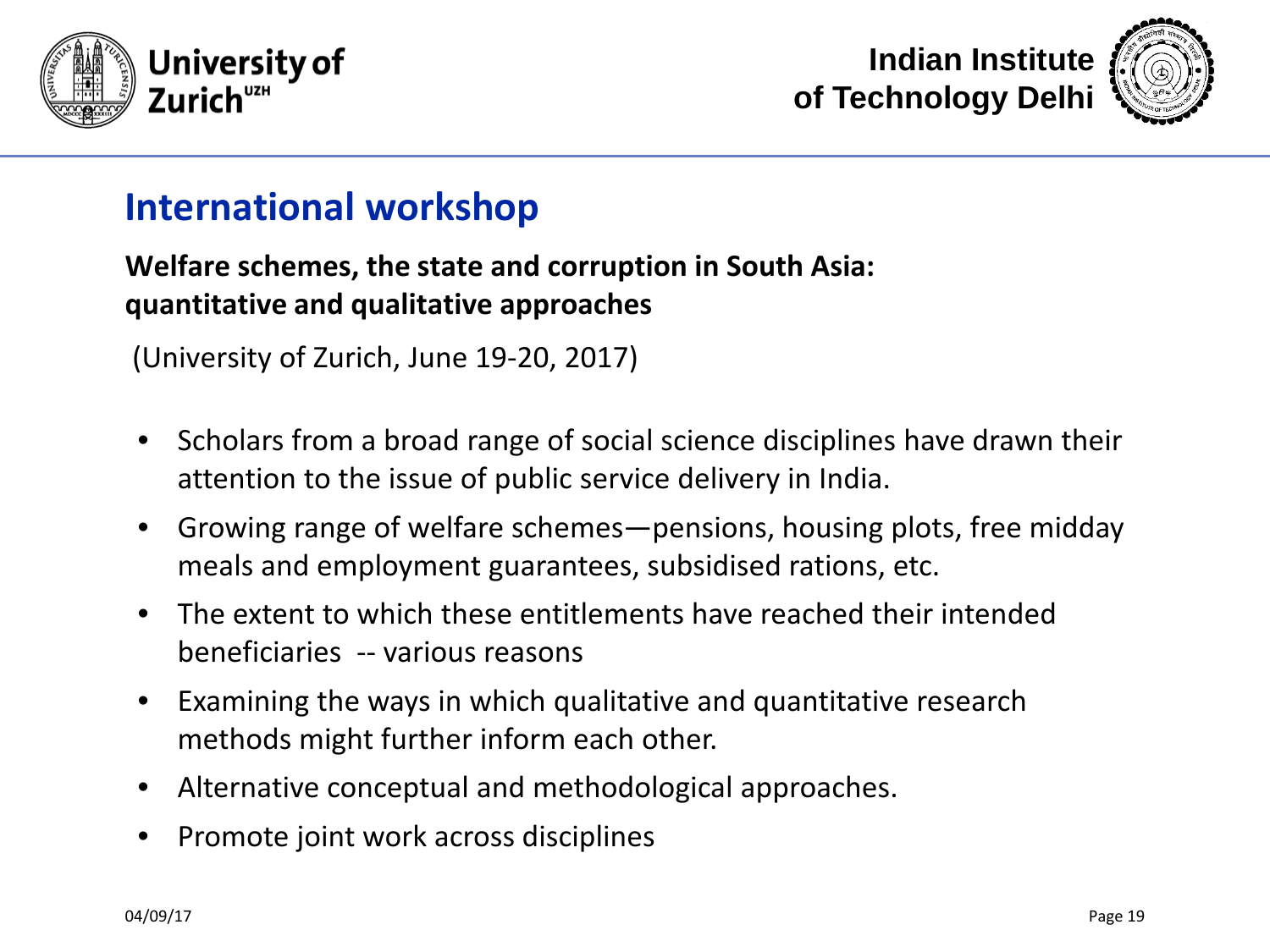





#### **Continuing the collaboration…**

#### **New research ideas**

- **Research question:** Does power determine the crime charges faced by politicians?
- **Motivation from the current project:** We got interested in a closer examination of political-economic factors as drivers of social and economic policy and development more generally.
- The earlier project led to fruitful cooperation with anthropologists.
	- $\triangleright$  Research by Nicolas Martin (co-organizer of our workshop) strongly suggests the "teflon effect".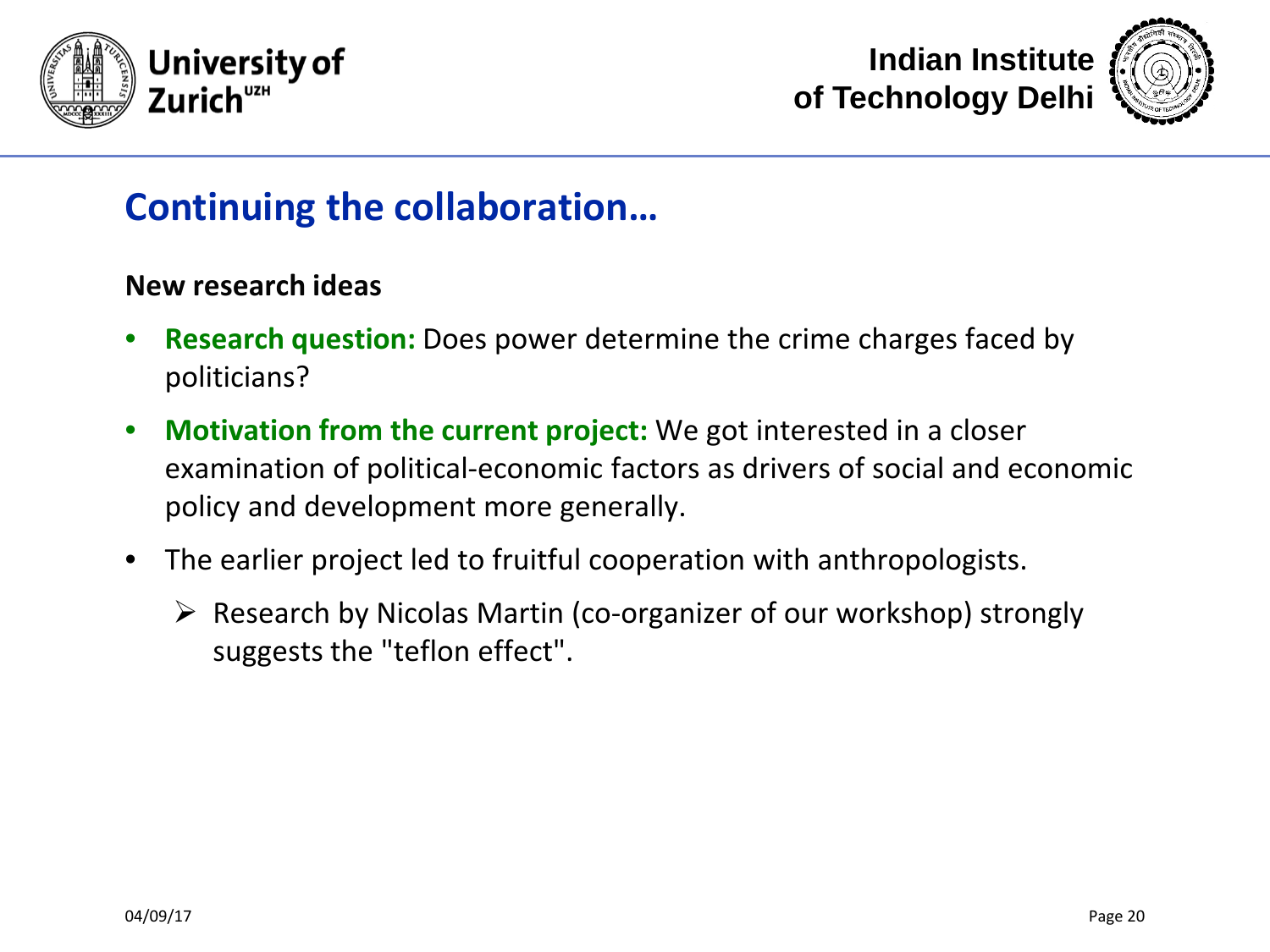





#### **Continuing the collaboration…**

#### **New research ideas**

- **Research question:** How can civil society organizations support access to social welfare schemes? – Haqdarshak in India
- **Motivation from the current project:** Targeting problems imply that poor individuals need support to access the benefits. Low awareness of entitlements is another problem that we have not studied yet.
- Haqdarshak uses a mobile phone application to inform poor households about their entitlements and about the application process.
- We are currently discussing relevant research questions between us and with the organization.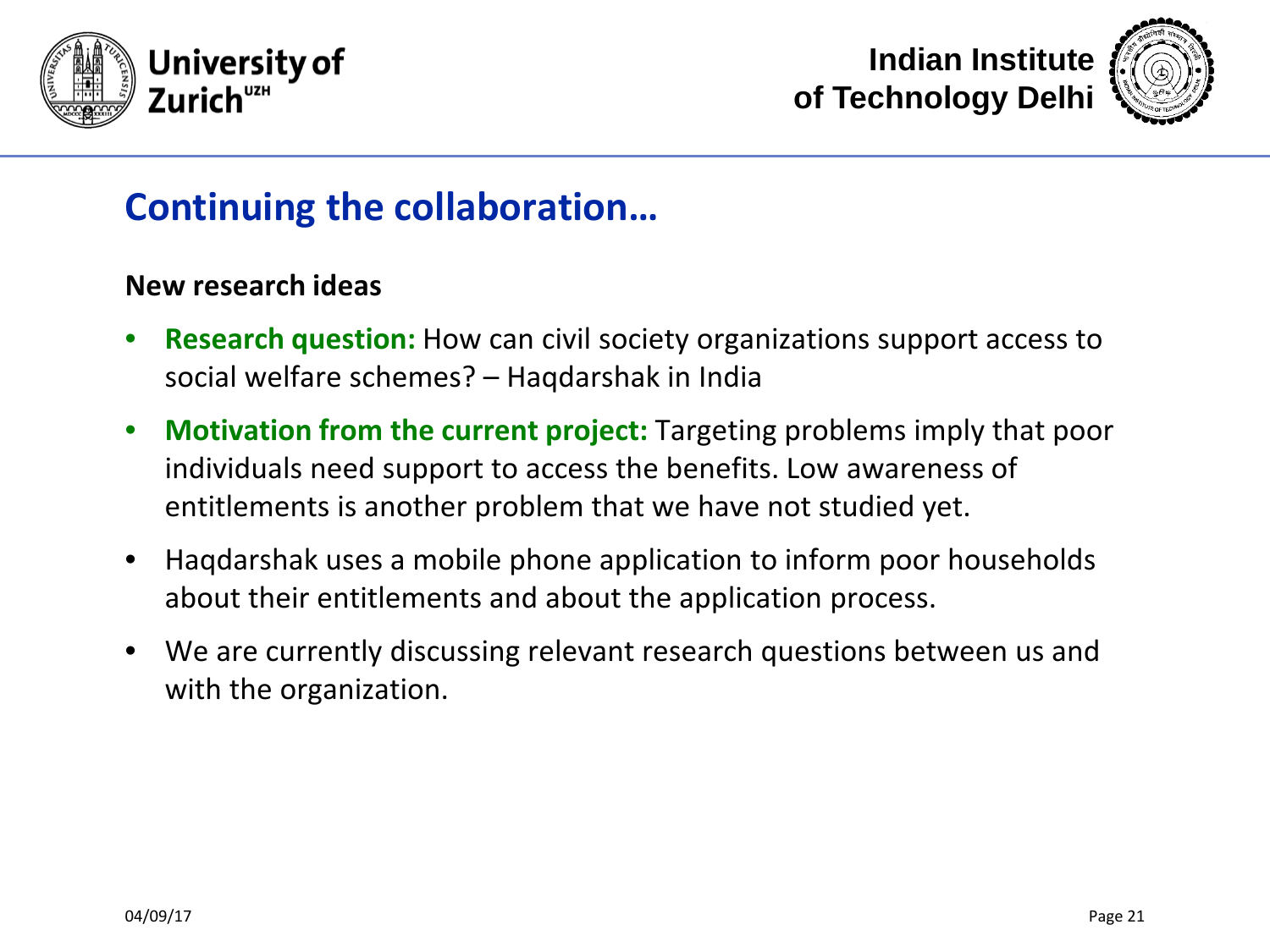





### **Looking back – Great collaboration**

- Several productive research visits in India and Switzerland
- Three finished papers:

Paper 1: Submitted to a journal, revised and resubmitted.

Paper 2: Currently preparing for journal submission (already available as CIS discussion paper)

Paper 3: Available as a conference paper.

- International workshop expanded our connections to other researchers in other disciplines working on related topics.
- One research project in progress and one further research idea for future collaboration.
- Planning follow-up grant applications.